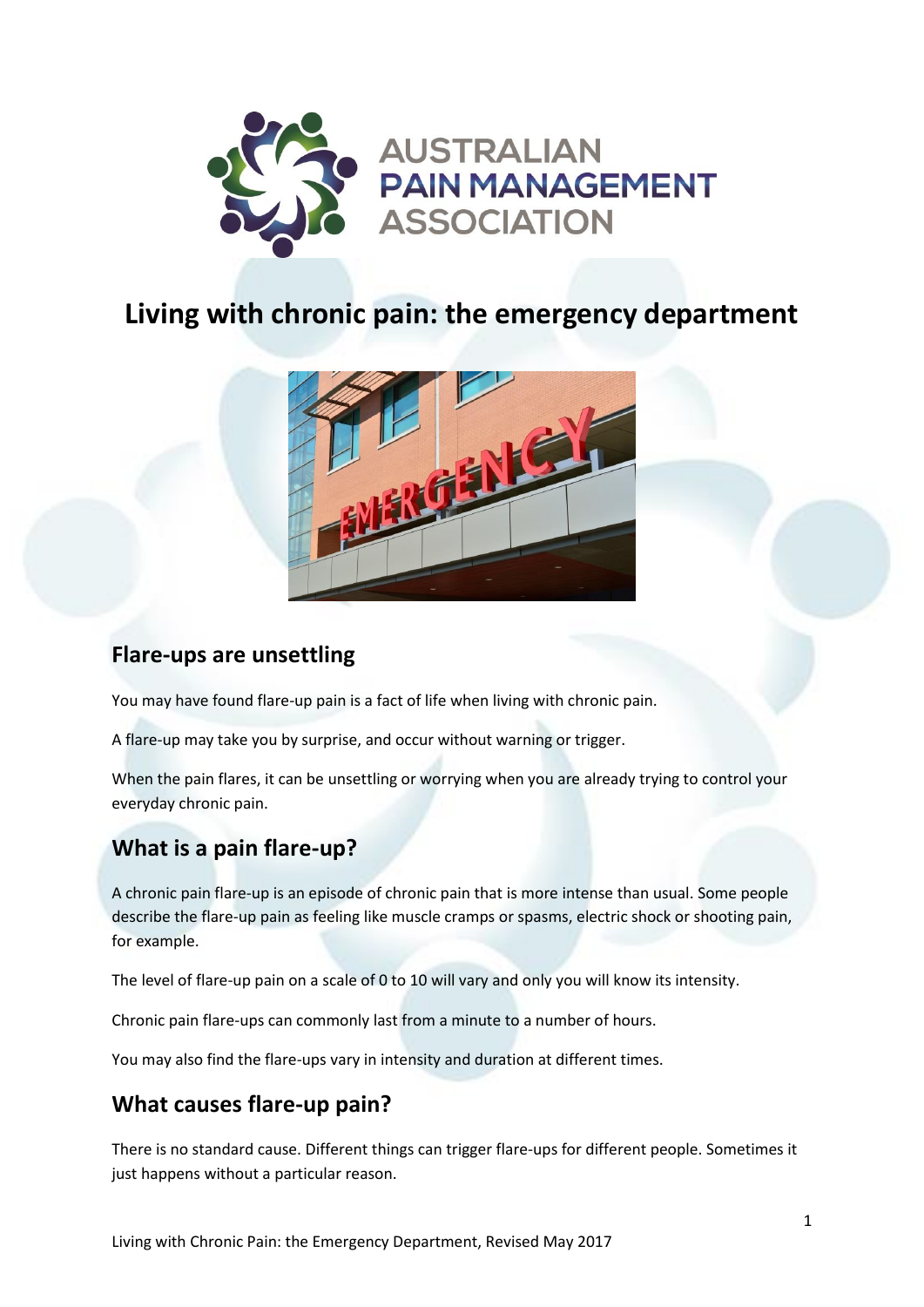At other times, you may have flare-ups because of changes to your lifestyle such as after lying down or sitting for longer periods of time, or more physical activity than usual. Sometimes even simple acts like walking to the bathroom or getting dressed can trigger a flare-up if you are debilitated.

### **What does the emergency department do?**

Hospital emergency departments (ED) are open 24 hours a day to treat the acutely ill and seriously injured people whose condition could quickly deteriorate or be life threatening, if not treated early.

The ED triages patients, which means that nurses take a patient history and find out how sick each patient is. This saves doctors time and enables them to see patients with the greatest medical need first, so as to limit complications, and save lives.



Patients with chronic pain may have to wait quite a while at the ED because chronic pain is a chronic condition, meaning it is ongoing and there isn't a cure that is readily available. The clinicians in ED are very skilled at treating acute pain and will be looking for the cause to treat. Acute pain is the body's signal that something else is going wrong. However, with chronic pain there is unlikely to be a cause to treat, and flare-ups generally settle down if you give them time.

# **Will the emergency department help me?**

The ED will treat all patients that attend. However, people with chronic pain need to weigh up whether their pain is a medical emergency. Medication is not always a component of treatment.

# **What if it is not an emergency?**

It is likely to take a long time to get treated and ED waiting rooms are generally uncomfortable places to be. The best alternatives to the ED are your GP, nurse practitioner, or after hours medical centre. It is best to develop a relationship with your treating health professional so you feel safe and have a trusted professional to help you get through this tough time.

# **Changes in symptoms**

It is wise to attend the ED if you notice any **serious changes or symptoms**. For example:

- Urinary and bowel incontinence
- Newly developed or sudden worsening of weakness and paralysis of the leg(s)
- Newly developed major loss of sensation of the legs
- Significant flare ups after a major injury such as road traffic accidents (if GP is not available)